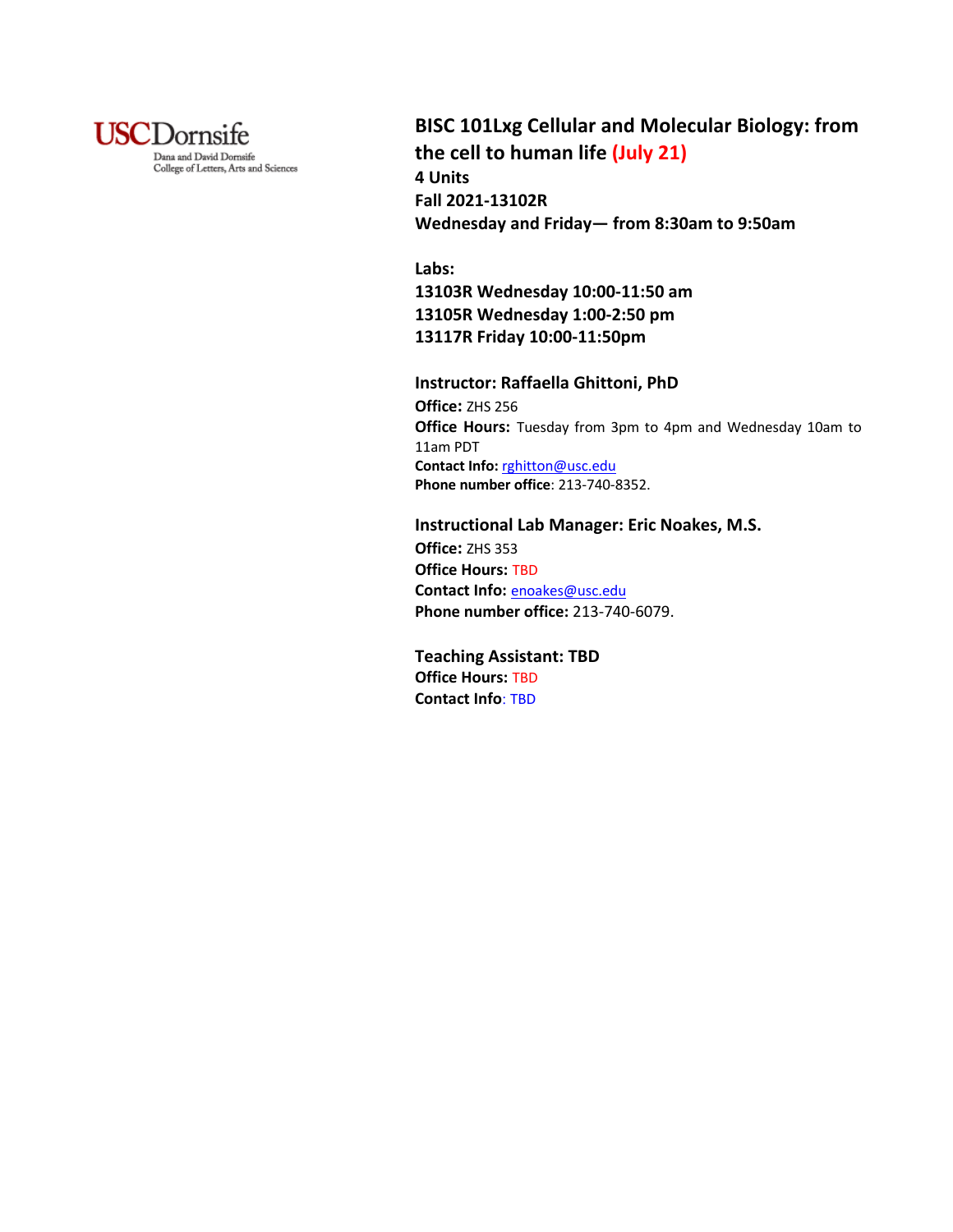# **Course Description**

This course has been approved to satisfy the GE-D, Life Sciences requirement.

It is designed to give undergraduates an introduction to structures and functions of the cell as the smallest form of a living organism. The course describes, at genetic and molecular level, cellular components, cell reproduction and mechanisms of cell regulation. For several of these topics, dysfunctional aspects (e.g. mutations, genetic diseases, cancer etc.) will be mentioned as examples, and basic techniques and methodologies currently used by scientists are introduced.

Although there is no prerequisite, general knowledge of introductory biology and chemistry at the high school level is helpful.

Please note that this course is not designed for those majoring in biology or the related health sciences.

## **Learning Objectives**

- Students will understand basic concepts of biological molecules and cell physiology.
- Students will acquire knowledge of structure and functions of prokaryotic and eukaryotic cells, as whole entities and in terms of their subcellular processes.
- Students will become familiar with cellular processes in terms of synthesis and functions of nucleic acids and proteins in both prokaryotes and eukaryotes.
- Students will be able to acquire basic knowledge of principles of inheritances and their dysfunctions.
- Students will appreciate the biological mechanisms behind cell division and asexual and sexual reproduction.
- Students will be introduced to experiments using laboratory techniques and methods to apply concepts presented in lectures.
- Students will develop the ability to analyze, present and critically discuss results of their experiments both in individual and teamwork activities

# **Prerequisite(s):** No prerequisite

## **Course Notes**

## **Online Course Materials:**

Supplemental course materials and announcements will be posted on the Blackboard website. Your USC email username and password will allow you to access the secure site: https://blackboard.usc.edu (if you have trouble with Blackboard, please contact blackboard@usc.edu)

Students are responsible for checking additional postings and announcements on Blackboard website on a weekly basis.

#### **Please see separate additional Laboratory Syllabus and Schedule posted on Blackboard.**

Syllabi may slightly change during the semester.

#### **Email Communication:**

To ensure privacy, only student's USC email accounts may be used for email communications. Students are responsible for understanding the content of email messages that the instructor sends to their USC accounts. Therefore, each student must check their USC email regularly and make sure their account is not over quota, so new messages can be received.

## **Required Readings and Supplementary Materials**

**Lecture textbook:** Biology: Life on Earth by T. Audesirk, G. Audesirk and B. E. Byers. Pearson. 11th edition (available in different format: E-book copy - Loose-leaf - Paper copy) E-book copy http://www.mypearsonstore.com/bookstore/biology-life-on-earth-subscription-0134256247

Mastering Biology – Pearson interactive website **(optional-not mandatory)**

**Laboratory:** All materials will be accessible on the laboratory Blackboard site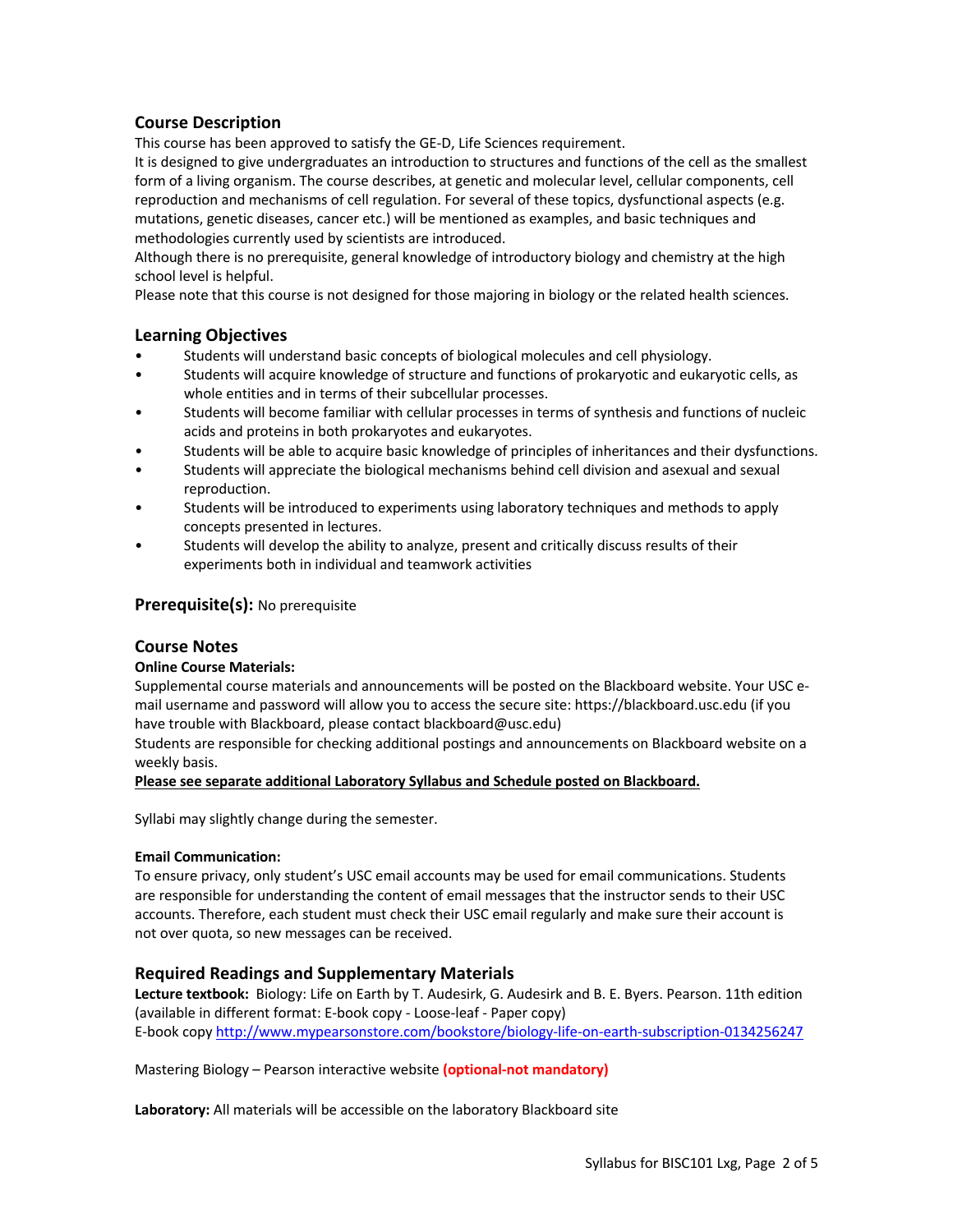# **Description and Assessment of Assignments**

Exams. There will be 2 midterm exams during the semester and 1 final exam. Exams will be 60 min long and will consists of multiple choice, short answer, matching or fill-in-the-blank questions. Exams are NOT open book nor open notes. A student is not allowed to start an exam after the first student has left ANY exam room.

### **Grading Timeline**

Grades for Midterm Exams will be posted within one calendar week following the exam date.

### **Additional Policies**

**Missed exams. There are no makeup exams in the course.** If a student misses an exam due to a true emergency, official written documentation (what you feel is appropriate to demonstrate a legitimate reason for missing said exam) should be submitted to the course instructor, or the course Lab Manager, **within two (2) days of the missed exam**. Students will only be excused for ONE exam with a valid excuse. If it is a medical excuse, you must also state in writing (a) the doctor's name and phone number and (b), a signed statement authorizing us to discuss with the doctor whether you were too ill to take the exam. (Note that neither you nor the physician need to tell us the nature of your illness.) Your physician has to be licensed to practice medicine by the State of California (www.medbd.ca.gov) and that it's considered unethical and unwise for a physician to provide medical care for a family member. We will contact the doctor and decide whether you have a valid excuse. If you do, the instructors may, at their discretion, permit the use of the student's performance on other exams in determining the missed exam grade. If your excuse is judged not to be valid, or you do not provide it within the allotted time, you will receive a score of zero for the missed exam.

**Please note:** the Student Health Center has changed their medical excuse policy. The Student Health Center will no longer provide: 1) class excuse notes for illness, 2) clinical appointments for class excuse, and 3) authentication of outside physician certificates. The Absence of Class - Self Verification Form provided by the Student Health Center is insufficient documentation for our purposes.

**Re-grades of exam questions.** After they have been graded, you will be able to view your corrected exams on Blackboard. If you feel an error was made in the grading of your exam, you must submit a Regrade Request Form in which you have thoroughly explained (typewritten) why you think your answer deserves more credit, as an e-mail attachment to your TA within 1 week of the time the corrected exams were made available to the entire class. The entire answer will be re-graded, not just the part you think deserves more credit. Your score may increase or decrease as a result of a re-grade.

**Weekly Review Quizzes:** Part of your total grade will be online quizzes (20 pts). There will be 10 multiple choice quizzes (4 questions each quiz – 0.5 point each question) to be completed over the weekend on Blackboard (https://blackboard.usc.edu) during the semester. The quizzes will be posted at 6:00 pm on Friday and will remain available until 9:00am the following Monday on Blackboard. Answers to quiz questions will be posted on Tuesday afternoons.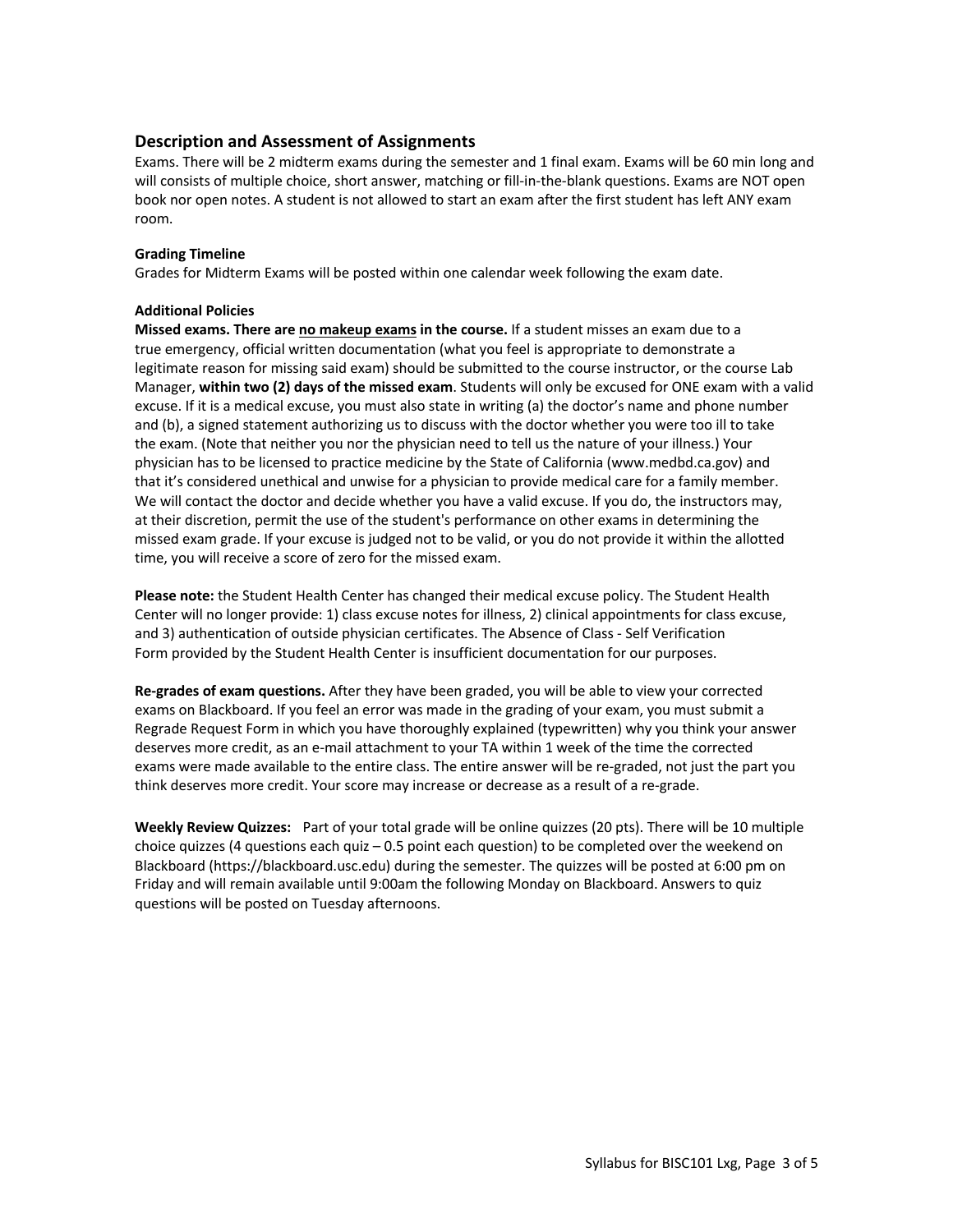### **Grading Breakdown**

The course grade will be based upon 400 possible points:

| <b>Assignment</b>            | <b>Points</b> | % of Grade |  |
|------------------------------|---------------|------------|--|
| Midterm I                    | 100           | 25         |  |
| Midterm II                   | 100           | 25         |  |
| <b>Final Exam</b>            | 100           | 25         |  |
| Laboratory Assignments       | 80            | 20         |  |
| <b>Weekly Review Quizzes</b> | 20            | 5          |  |
|                              |               |            |  |
|                              |               |            |  |
| <b>TOTAL</b>                 | 400           | 100        |  |

## **Grading Scale**

Course final grades will be determined using the following scale

- A 95-100 A- 90-94 B+ 87-89 B 83-86 B- 80-82 C+ 77-79
- C 73-76
- C- 70-72
- D+ 67-69
- D 63-66
- D- 60-62
- F 59 and below

# **Additional Policies**

#### *Course Policies:*

1) Exam dates are firm. There are no makeup exams in the course. Performance on the final may be prorated to substitute for a missing midterm exam, if an excuse considered valid by faculty is presented in a timely fashion. An acceptable written excuse or documentation must be provided to the faculty. The final exam will be administered only on the date and time set by the University.

2). Midterm exams will be returned to students by the professor during lectures. The TA will return lab tests to students during lab section. The final examination will not be returned but will be retained for one semester by the faculty.

3) Regrades: If you think an answer you have provided was graded incorrectly or if there is an arithmetic error, you may seek a regrade. You must provide a written explanation of why you think your answer was graded incorrectly. Regrade requests are to be submitted to your TA. If a regrade is agreed upon, then the ENTIRE EXAMINATION may be subject to a regrade. Your grade may therefore go up, go down, or remain the same. Regrade requests must be received within one week of when the exam key is posted for midterms, or by the second week of classes the following semester for the final exam.

4) No special assignments for extra credit are permitted.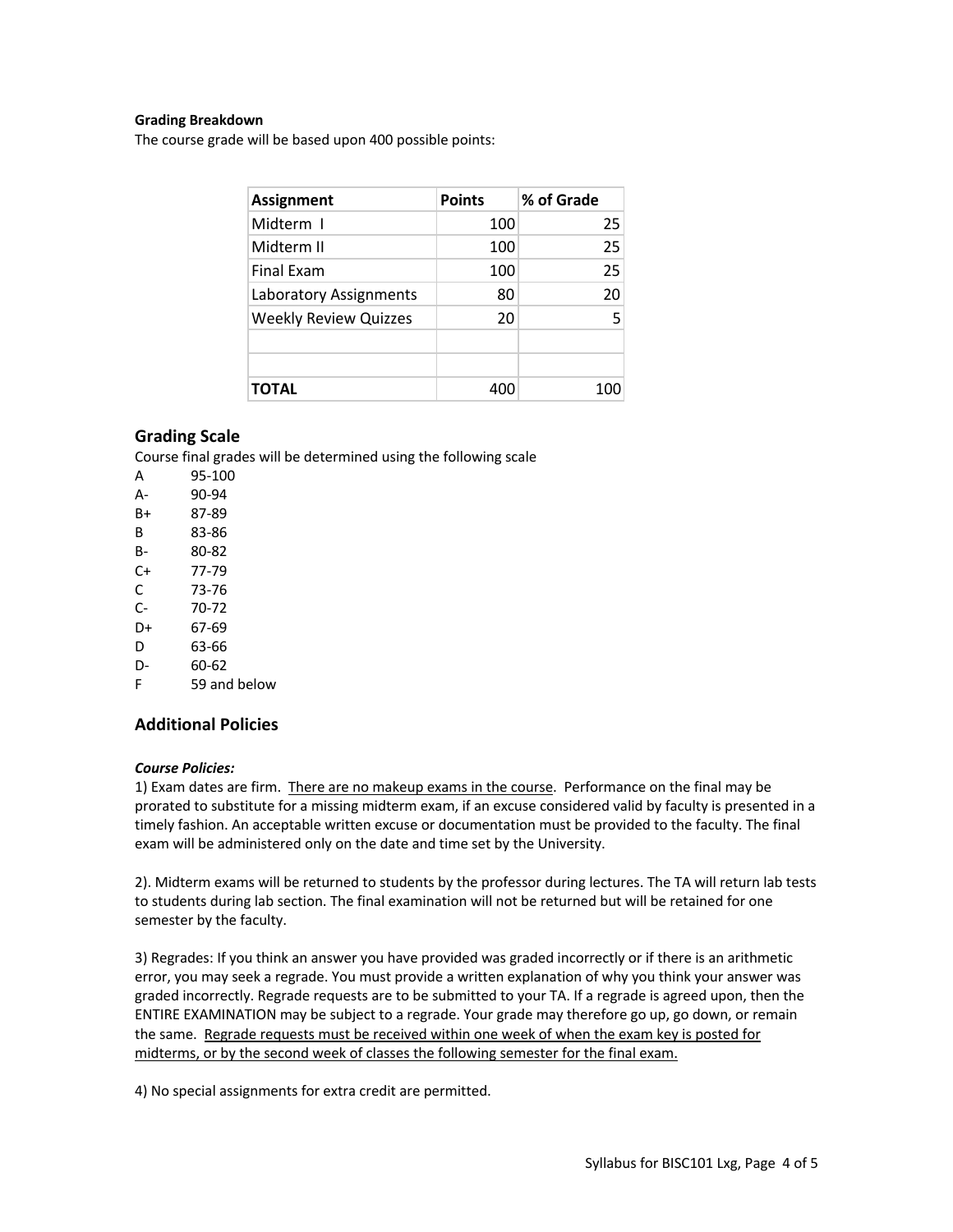5) The use of technology in the classroom is STRICTLY limited to course activities. Penalties will be applied to students for any infraction.

6) Academic integrity policies of the University will be strictly followed. Infractions can result in severe penalties. There may be assigned seating for exams. No student may be admitted to an exam after the first student has left the exam.

Statement on academic integrity: USC seeks to maintain an optimal learning environment. General principles of academic honesty include the concept of respect for the intellectual property of others, the expectation that individual work will be submitted unless otherwise allowed by an instructor, and the obligations both to protect one's own academic work from misuse by others as well as to avoid using another's work as one's own. All students are expected to understand and abide by these principles. Scampus, the Student Guidebook, contains the Student Conduct Code in Section 11.00, while the recommended sanctions are located in Appendix A:

http://www.usc.edu/dept/publications/SCAMPUS/gov/. Students will be referred to the Office of Student Judicial Affairs and Community Standards for further review, should there be any suspicion of academic dishonesty. The Review process can be found at: http://www.usc.edu/student-affairs/SJACS/.

7) Any student requesting academic accommodations based on a disability is required to register with Disability Services and Programs (DSP) each semester. A letter of verification for approved accommodations can be obtained from DSP. Please be sure the letter is delivered to the professor as early in the semester as possible. DSP is located in STU 301 and is open 8:30 AM – 5:00 PM, Monday thru Friday, Phone number: 213-740-0776.

8) It may be necessary to make adjustments to the syllabus during the semester. Check the course website or class announcements on Blackboard for updates. **Exam dates will not be changed.**

9) Any questions or concerns regarding these policies should be addressed to the faculty.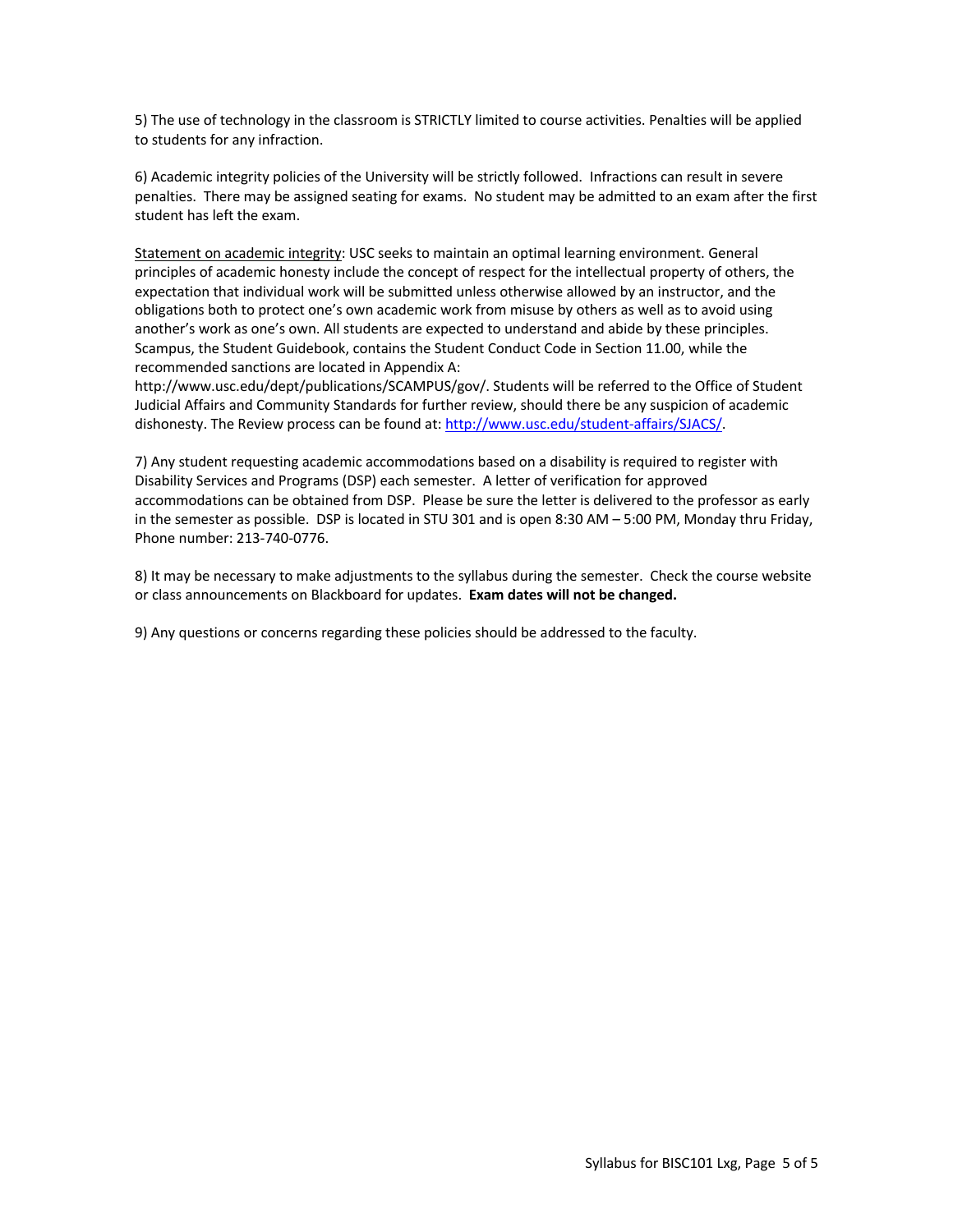# **Lectures and Exams Schedule BISC101Lxg Fall 2021**

| <b>Weeks</b>                          | Date                                                                                                                       | <b>Topics Covered</b>                                                                                          |              |
|---------------------------------------|----------------------------------------------------------------------------------------------------------------------------|----------------------------------------------------------------------------------------------------------------|--------------|
|                                       | 25 Aug                                                                                                                     | Course introduction and syllabus description                                                                   |              |
| Week 1                                | Exploring life on earth (Introduction to life on earth)<br>27 Aug                                                          |                                                                                                                | Ch.1<br>Ch.1 |
| Week 2                                | 1 Sep                                                                                                                      | Sharing is Caring: covalent bonds and beyond (Atoms, molecules, and life I)                                    |              |
| Quiz #1                               | 3 Sep                                                                                                                      | Sharing is Caring: covalent bonds and beyond (Atoms, molecules, and life II)                                   |              |
|                                       | 8 Sep                                                                                                                      | Organic molecules: the Carbon supremacy (Biological molecules I)                                               |              |
| Quiz #2                               | Week 3<br>Fats, Sugars, Proteins and  a pinch of Nucleic Acids: The recipe for Life<br>10 Sep<br>(Biological molecules II) |                                                                                                                | Ch.3         |
| Week 4                                | 15 Sep                                                                                                                     | The basic unit of life: The Cell (Cell structure and functions I)                                              |              |
| Quiz #3                               | Inside the cell engine (Cell structure and functions II)<br>17 Sep                                                         |                                                                                                                | Ch.4         |
| Week 5<br>22 Sep<br>Quiz #4<br>24 Sep |                                                                                                                            | Two levels of complexity: prokaryotes vs eukaryotes (Cell structure and functions<br>III)                      |              |
|                                       |                                                                                                                            | The Fluid Mosaic: a Biological Masterpiece (Cell membrane structure and<br>functions I)                        |              |
| Week 6<br>29 Sep                      |                                                                                                                            | Compartments: A Place for Everything and Everything in its Place (Cell membrane<br>structure and functions II) |              |
|                                       | 1 Oct                                                                                                                      | Midterm 1                                                                                                      | Ch. 1-5      |
| Week 7                                | 6 Oct                                                                                                                      | From 1 to 2. Cell division and heredity: Mitosis (Cellular reproduction I)                                     |              |
| Quiz #5                               | 8 Oct<br>Cancer: Losing Control (Cellular reproduction III)                                                                |                                                                                                                | Ch.9         |
| Week 8                                | 13 Oct                                                                                                                     | Sex and the Cell: Meiosis (Cellular reproduction III)                                                          | Ch. 10       |
| Quiz #6                               | <b>15 Oct</b>                                                                                                              | <b>Fall Recess</b>                                                                                             |              |
| Week 9                                | 20 Oct                                                                                                                     | Shuffling the deck. Cell division and genetic variability (Cellular reproduction IV)                           |              |
| Quiz #7                               | 22 Oct                                                                                                                     | Gregor Mendel and the "magic peas" (Patterns of Inheritance I)                                                 |              |
| Week 10                               | 27 Oct                                                                                                                     | Mendel's laws (Patterns of Inheritance II)                                                                     |              |
| Quiz #8<br>29 Oct                     |                                                                                                                            | Inheriting from mom and dad (Patterns of Inheritance III)                                                      | Ch.11        |
| 3 Nov<br>Week 11<br>5 Nov             |                                                                                                                            | Midterm <sub>2</sub>                                                                                           | Ch.9-11      |
|                                       |                                                                                                                            | DNA: the blueprint of life (DNA molecules I)                                                                   | Ch.12        |
| Week 12                               | 10 Nov                                                                                                                     | DNA structure and replication (DNA molecules II)                                                               | Ch.12        |
| Quiz #9<br>12 Nov                     |                                                                                                                            | Message in a molecule (Gene expressions I)                                                                     | Ch.13        |
| Week 13                               | 17 Nov                                                                                                                     | The genetic code: Nature's Alphabet (Gene expressions II)                                                      |              |
| Quiz #10                              | 19 Nov                                                                                                                     | Cracking the code (Gene expressions III)                                                                       |              |
| Week 14                               | 24 Nov                                                                                                                     | <b>Thanksgiving recess</b>                                                                                     | Ch.13        |
|                                       | 26 Nov                                                                                                                     | <b>Thanksgiving recess</b>                                                                                     | Ch.13        |
| Week 15                               | 1 Dec                                                                                                                      | It's all about that "base" (Gene expressions IV)                                                               | Ch.13        |
|                                       | 3 Dec                                                                                                                      | Biotechnology - Applied Science                                                                                | Ch.14        |
| <b>FINAL</b>                          | 8 Dec<br><b>Wednes</b><br>day                                                                                              | Final Examination from 8:00 am to 10:00 am - room ZHS 159                                                      | Ch.12-14     |